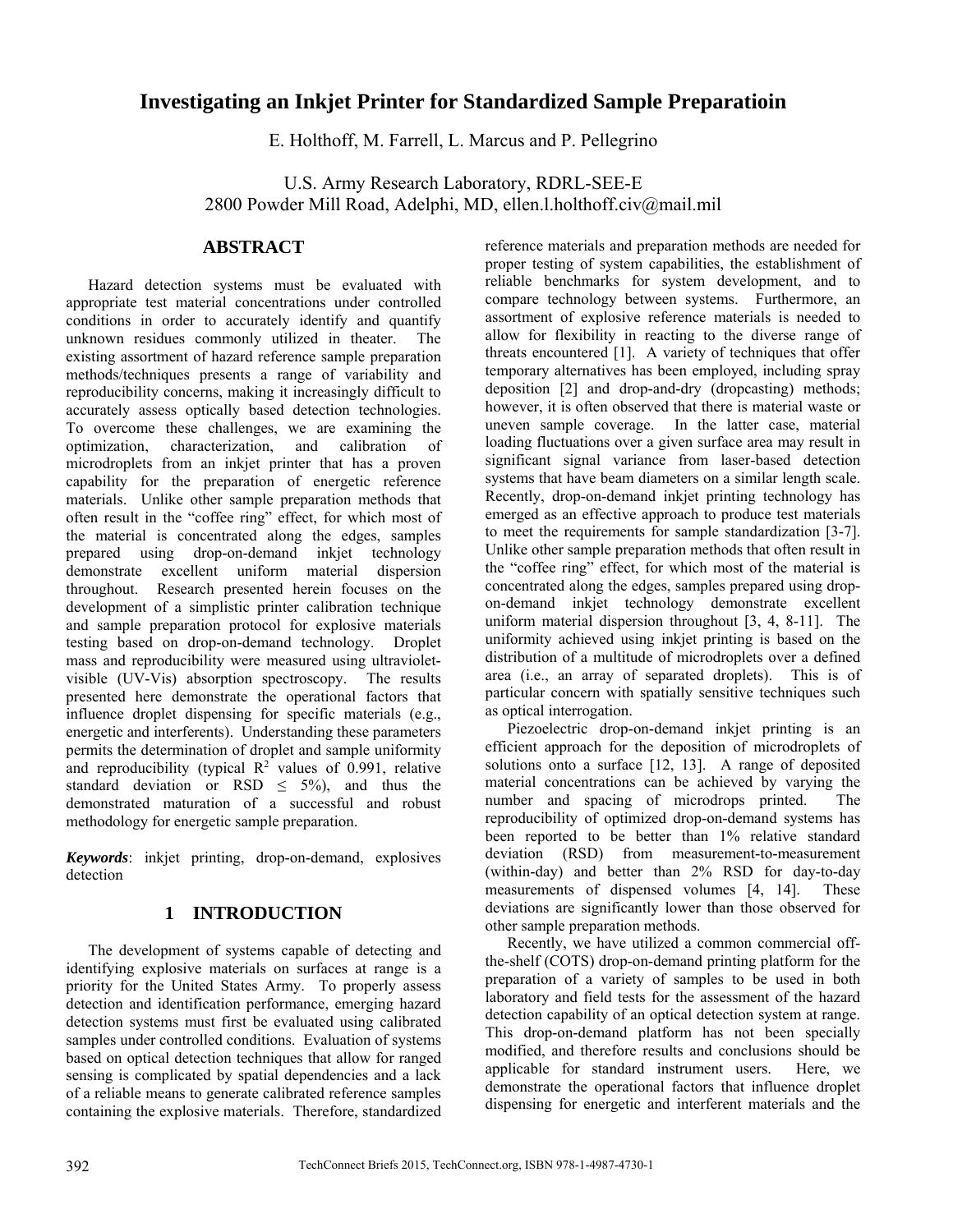development of this sample preparation method to produce test materials.

#### **2 EXPERIMENTAL**

#### **2.1 Reagents and Materials**

Ammonium nitrate (AN), methanol (MeOH), distilled water  $(H<sub>2</sub>O)$ , acetonitrile, sugar, urea, and potassium chlorate (KClO<sub>3</sub>) were obtained from Sigma-Aldrich.<br>1,3,5-trinitro-1,3,5-triazine (RDX), octahydro-1,3,5,7- $1,3,5$ -trinitro-1,3,5-triazine (RDX), tetranitro-tetrazocine (HMX), 2,4,6-trinitrotoluene (TNT), and pentaerythritol tetranitrate (PETN) were obtained from Cerilliant. All inkjet printer stock solutions were prepared in a solution of methanol (MeOH) and water  $(v/v 2:1)$ , acetonitrile (ACN), or water, depending on solubility. Cerilliant standards were packaged in ACN. All chemicals were used as received unless otherwise noted. All analyte solutions were dispensed at room temperature.

## **2.2 Inkjet Printing**

Test materials were fabricated using a JetLab® 4 (MicroFab Technologies) tabletop printing platform. The system is shown in Figure 1(a). The JetLab<sup>®</sup> 4 is a dropon-demand inkjet printing system with drop ejection drive electronics (JetDrive<sup>TM</sup> III), a drop visualization system, and precision *X*, *Y*, *Z* motion control. The standard manual pressure controller (Fairchild®) was upgraded with a COTS electronic pneumatic pressure controller (MicroFab). The dispensing device (print head assembly, MJ-AL-01-060) consists of a glass capillary tube with a 60 µm diameter orifice coupled to a piezoelectric element. Photographs of the dispensing device encasement and the print head assembly are shown in Figures 1(b) and 1(c), respectively. Both sinusoidal waveform voltage pulses and standard waveform bipolar voltage pulses were used to generate microdrops.

Determining optimal jetting parameters requires trialand-error. Stable droplet ejection is achieved by visually observing expelled microdrops and adjusting voltage pulse parameters and capillary fluid backfill pressure to create an "ideal" drop. Drops are visualized using synchronized strobe illumination and a charged coupled device (CCD) camera. Printing was performed at a frequency of 250 Hz. Drop diameter was estimated to be  $~60 \mu m$ , based on the capillary orifice diameter. An optimal drop is a droplet typically equal in size to the dispensing orifice being used, which does not have satellites, and consistently falls at an optimum velocity of  $\sim$ 2 m/s. Satellites are secondary droplets, ejected following the optimal droplet, typically observed to be smaller in volume than the optimal droplet. Satellites deposited add to the total concentration error and can affect droplet spacing uniformity.

During printing, a single substrate or vessel was placed on the sample stage. The print head remained fixed at a specified height while the stage moved to print a specified



Figure 1: Photographs of (a) JetLab® 4 drop-on-demand inkjet printing platform; (b) dispensing device and ink solution encasement; and (c) print head assembly.

pattern or number of microdrops. A rectangular area, which covers a substrate region with rows and columns of equidistant points, was pre-programmed based on the vessel size. The total number of drops needed to achieve a desired concentration per unit area is calculated based on the volume of a single microdrop and the solution concentration. Based on the number of total drops needed, the array spacing and drops needed per line can be calculated. These values are easily adjusted depending on solution concentration. Patterns were printed using the print on-the-fly mode. In this mode, the stage moves continuously without stopping as a single microdrop is dispensed at each array element. Sample throughput is improved in print on-the-fly mode.

#### **2.3 UV-Vis Absorption Spectroscopy**

UV-Vis absorption spectroscopy measurements were collected using a Shimadzu® UV-3600 UV-VIS spectrophotometer. Calibration curves were constructed by measuring the absorbance spectra from standard solutions (of known sample concentrations) containing various predetermined energetic and interferent compounds. The evaluated analytes were: AN, potassium chlorate, HMX, TNT, RDX, PETN, urea, and sugar. The analyte of interest was dissolved in the appropriate solvent and then diluted to various concentrations. Absorbance was measured using quartz cuvettes (1 cm path length) in a dual beam UV-Vis. One cuvette was filled with 3 mL of analyte solution (sample), and the other was filled with 3 mL of pure solvent (blank, H2O). Wavelength scans from 190–400 nm were used to measure the absorbance of the various target materials at known concentrations. The analytes of interest had absorption features in this wavelength region. Data analysis was completed using UV Probe software (version 1.10).

#### **3 RESULTS AND DISCUSSION**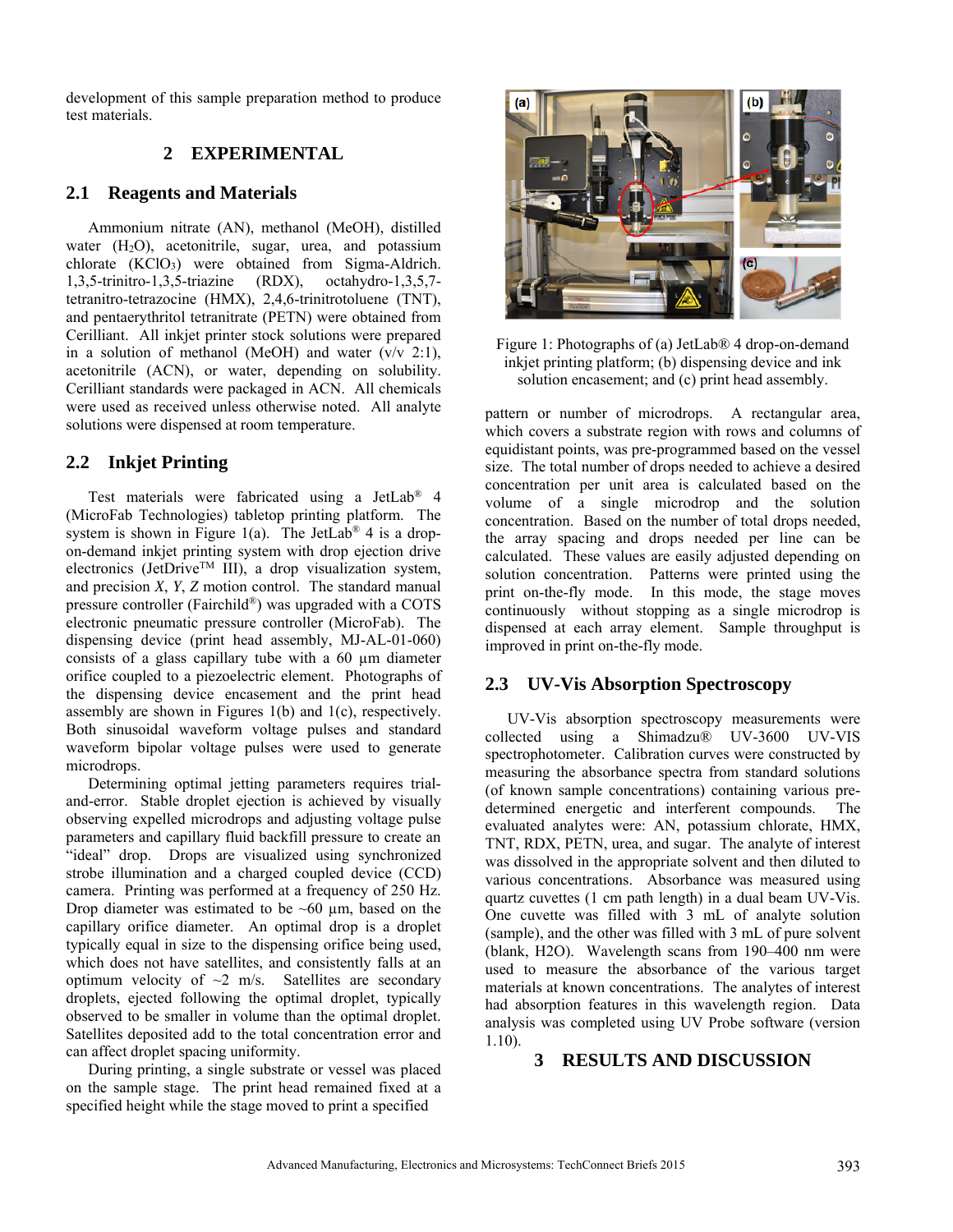We report microdroplet optimization results for a 60  $\mu$ m orifice dispensing device with analyte samples in conjunction with ACN, 2:1 MeOH: $H_2O$ , and  $H_2O$  solvents. We also discuss the performance for the microdrop mass calibration method described, as applied to selected inkjet stock solutions. These results also include the determined repeatability and standard uncertainties of the experimental measurements.

## **3.1 Microdroplet Optimization**

Prior to analyte deposition, it was important to have a working knowledge of how the drop-on-demand instrument settings, analyte concentration, and inkjet printing solvent viscosity (which can also be a function of analyte concentration), influence the character of droplets produced. Many variables impact the drop; therefore, optimized parameters are needed to achieve the best drop at a sufficient velocity. Controlling the physical properties (e.g., size, volume) of the dispensed microdrops will ultimately also affect droplet variation and reproducibility. The volume of the dispensed microdroplet is a function of the printing fluid, dispensing device orifice diameter, and waveform parameters. In all cases, under the conditions tested, it was found that in order to maintain a consistent drop with an appropriate velocity, several waveform variables needed to be optimized. In general, H<sub>2</sub>Ocontaining solvents produced visually larger droplets (in flight). Larger droplets were also visualized when sinusoidal waveform parameters were used to generate microdroplets. Parameters were determined for the analytes of interest in suitable solvents and have been reported previously [15]. These parameters were uniquely capable of producing consistent drops within-day and dayto-day.

#### **3.2 Microdroplet Mass Determination**

To determine the mass of analyte contained in each ejected microdroplet, absorption spectra were recorded for known concentrations of the analyte. A calibration curve was constructed using these concentrations and absorbance spectral peak areas calculated by the instrument software and based on the specified wavelength range. Calibration curves were used to prepare linear regressions from which the microdroplet mass and standard error could be calculated using the equation of the line and goodness of fit value  $(R^2 \text{ value})$ . The solutions used to construct the calibration curves were independent from the solutions used in the drop-on-demand inkjet printer for droplet mass determinations. Calibration curves for the evaluated analytes have been previously reported [15].

The mass of each analyte of interest deposited per drop was determined by dispensing known numbers of drops into a Petri dish containing a known volume of solvent. Spectral peak areas for these droplets in solution were determined from the UV-Vis absorbance spectra. These y

values were then substituted into the respective calibration curve equation  $(y = mx + b)$  to determine solution concentration. Based on this concentration, volume of solvent and total number of drops dispensed, the mass of a single droplet could be calculated. For example, considering the AN peak area from 262 nm to 340 nm, the linear fit equation for the AN calibration curve is  $y =$  $222.12x - 0.0052$ . Based on the peak area for an unknown printed sample of AN (15 arrays printed into 3 mL of  $H_2O$ , 8,464 drops per array), the predicted concentration from the calibration curve equation is  $2.94 \times 10^{-3}$  M AN. The following calculations were completed to determine the mass of AN in a single microdrop. Masses were calculated in µg as test sample concentrations are calculated and prepared in  $\mu$ g/cm<sup>2</sup>.

- (1)  $2.94 \times 10^{-3}$  mol/L  $\times 0.003$  L = 8.83 x 10<sup>-6</sup> mol
- (2) 8.83 x 10<sup>-6</sup> mol x 80.052 g/mol = 7.07 x 10<sup>-4</sup> g AN (total mass)
- (3) 7.07 x  $10^{-4}$  g AN/126,960 drops = 5.57 x  $10^{-9}$  g AN/drop =  $5.57 \times 10^{-3}$  µg AN/drop

This methodology was repeated at least three times per run, and resulted in excellent RSD values of  $\leq 10\%$  using the bipolar waveform (e.g., 0.87% and 9% RSD for AN and  $KClO<sub>3</sub>$ , respectively) and  $\leq 8\%$  using the sinusoidal waveform (e.g., 3% and 8% RSD for RDX and PETN, respectively). RSD values ≤10% were sufficient for the preparation of samples and calibration was not repeated over the course of a typical sample set preparation; however, calibration was repeated before starting a new sample set. RSD values for long term (i.e., months) stability of microdroplet mass were typically  $\leq 15\%$ . Microdrop mass averages and RSD values were determined by averaging at least three successive additions of a single array to a known solvent volume. These values for all of the energetic analytes of interest have been previously reported [15]. The sinusoidal waveform parameters The sinusoidal waveform parameters produced a larger droplet mass compared to the bipolar waveform parameters; however, there was no significant (i.e., orders of magnitude) increase in overall deposited analyte mass.

#### **3.3 Printing Parameters**

By determining the mass of material dispensed per droplet, test materials containing a known range of sample concentrations were successfully produced. Based on the desired sample area and analyte concentration within that area  $(\mu g/cm^2)$  to be printed, the total number of microdroplets needed to cover the area and the droplet spacing could be calculated. The following calculations were completed to determine these printing parameters for a 25  $\mu$ g/cm<sup>2</sup> sample of AN having a sample area of 25.8 cm<sup>2</sup>  $(2580 \text{ mm}^2)$ .